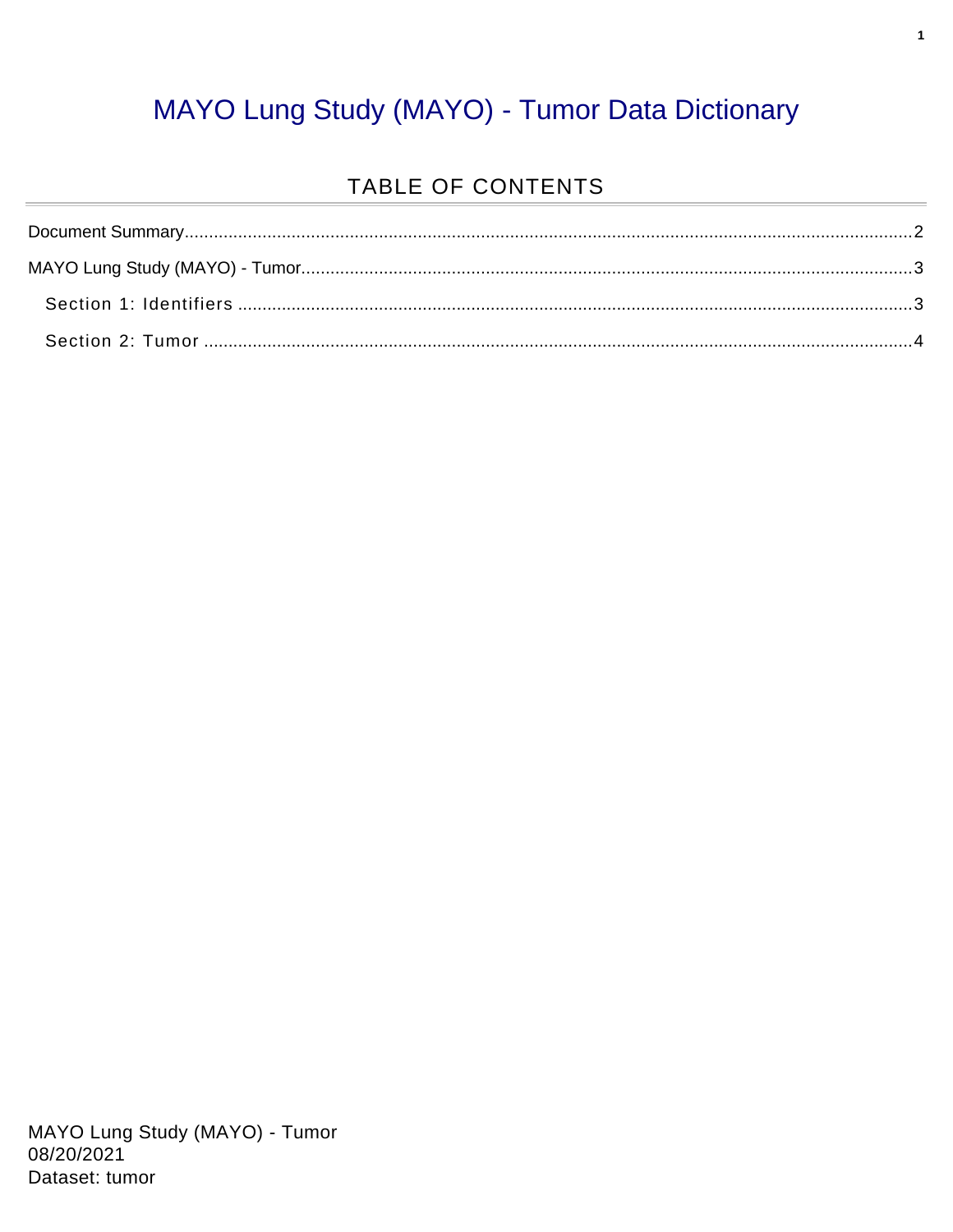### Document Summary

<span id="page-1-0"></span>

| Property          | Value                          |
|-------------------|--------------------------------|
| Document Title    | MAYO Lung Study (MAYO) - Tumor |
| Date Created      | 08/20/2021                     |
| For Dataset       | tumor                          |
| Sections          | 2                              |
| <b>Entries</b>    | 31                             |
| Document Filename | dictionary_tumor-08202021.rtf  |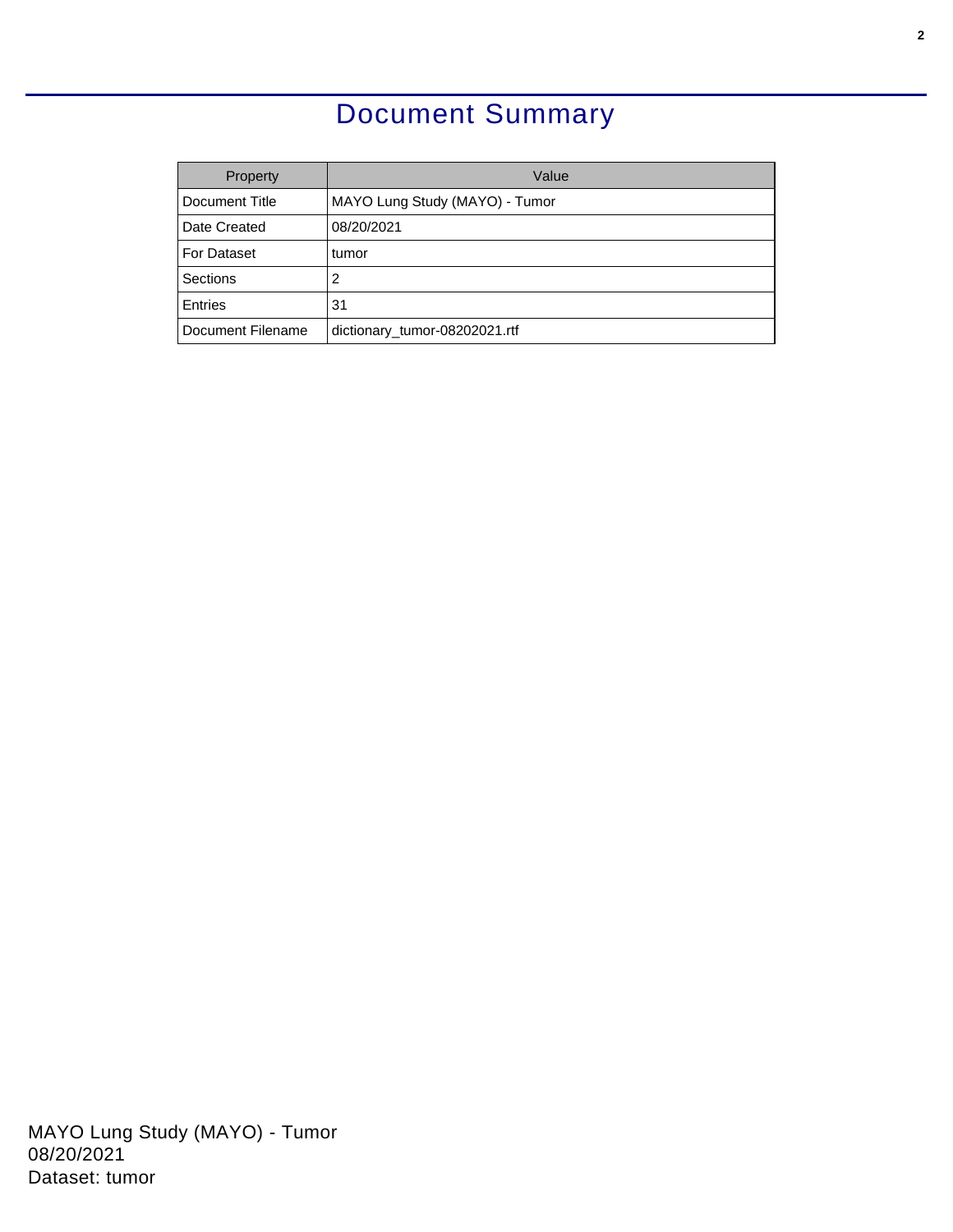# MAYO Lung Study (MAYO) - Tumor Section 1: Identifiers

<span id="page-2-1"></span><span id="page-2-0"></span>

| Variable | _abel              | Description | Format Text <sup>l</sup> |
|----------|--------------------|-------------|--------------------------|
| PID      | Patient Identifier |             | Num                      |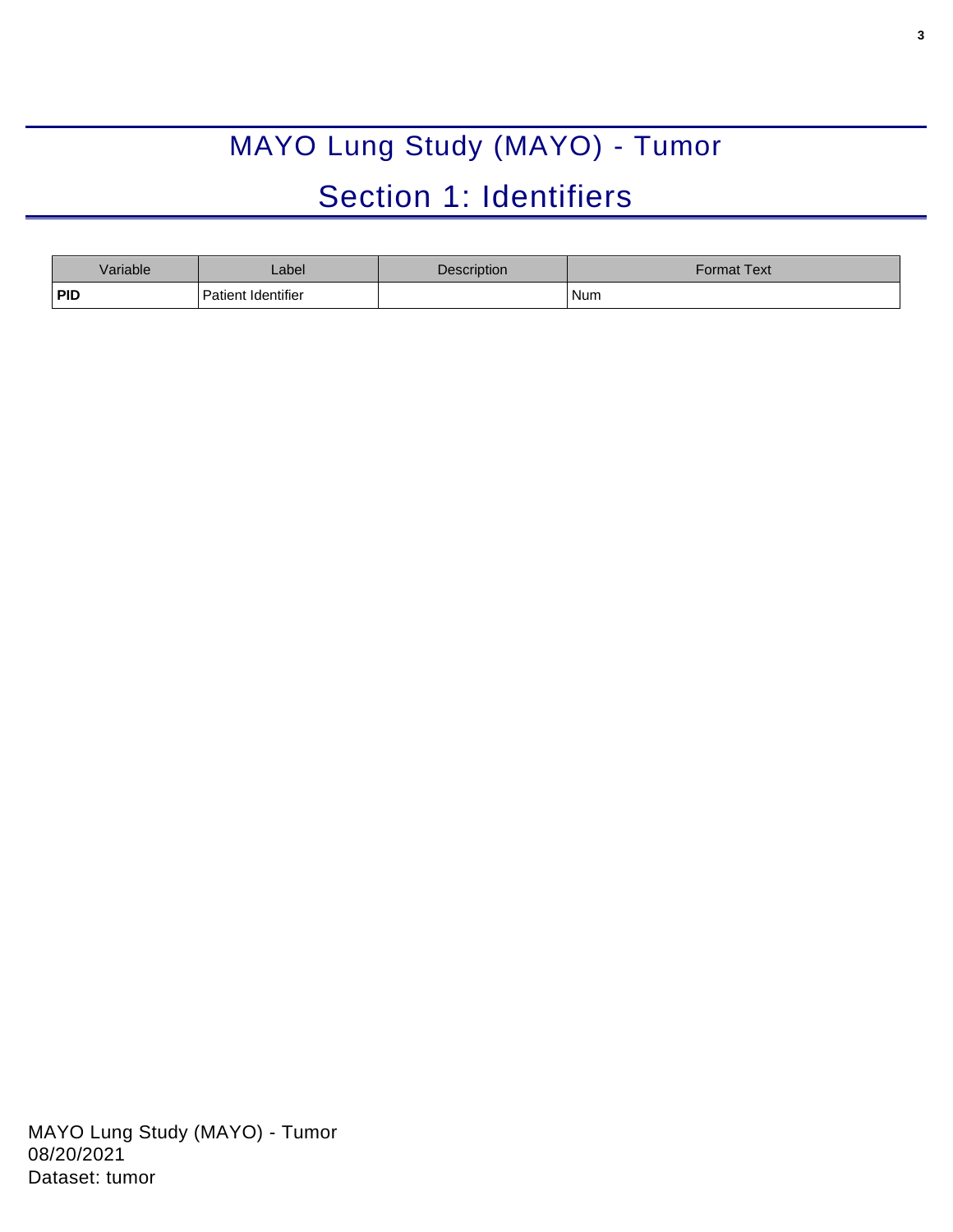## Section 2: Tumor

<span id="page-3-0"></span>

| Variable                      | Label                                                            | Description | <b>Format Text</b>                                                                                                                                                                                                                                                                                                                                                                                                                               |
|-------------------------------|------------------------------------------------------------------|-------------|--------------------------------------------------------------------------------------------------------------------------------------------------------------------------------------------------------------------------------------------------------------------------------------------------------------------------------------------------------------------------------------------------------------------------------------------------|
| tumor_add_path_fe<br>$at 1-5$ | <b>Additional Pathologic</b><br>Features                         |             | M="Missing / Not Applicable"<br>0="None"<br>1="Pneumonitis"<br>2="Chest wall, etc., limited"<br>3="Chest wall, etc., extensive"<br>4="Visceral pleura"<br>5="Parietal pleura"<br>6="Tumor at margin of resection"<br>7="Other"<br>9="Unknown"                                                                                                                                                                                                    |
| tumor_af_lobe1-3              | Location Of Primary Lung<br>Tumor: Lobe/Lung Field               |             | .M="Missing / Not Applicable"<br>$1 = "Upper"$<br>2="Middle"<br>3="Lower"<br>9="Unknown or occult"                                                                                                                                                                                                                                                                                                                                               |
| tumor_af_loc1-6               | Location Of Primary Lung<br>Tumor: Lobe/Bronchus<br>(Endo./Path) |             | .M="Missing / Not Applicable"<br>1="Trachea/tracheal bifurcation"<br>2="Rt. main bronchus"<br>3="RUL bronchus"<br>4="Rt. upper lobe"<br>5="Bronchus intermedius"<br>6="RML bronchus"<br>7="Rt. middle lobe "<br>8="RLL bronchus"<br>9="Rt. lower lobe"<br>10="Lt. main bronchus"<br>11="LUL bronchus"<br>12="Lt. upper lobe"<br>13="Lingular bronchus"<br>14="Lingula"<br>15="LLL bronchus"<br>16="Lt. lower lobe"<br>17="Other"<br>99="Unknown" |
| tumor_ajc_stage               | AJC Stage                                                        |             | .M="Missing / Not Applicable"<br>0="Occult"<br>1="Stage I"<br>2="Stage II"<br>3="Stage III"<br>4="O/I"<br>$7 = "O/III"$<br>9="Unknown"                                                                                                                                                                                                                                                                                                           |
| tumor_anatomic_lo<br>c        | <b>Most Proximal Anatomic</b><br>Location                        |             | .M="Missing / Not Applicable"<br>1="Trachea/Tracheal bifurcation"<br>2="Main stem bronchus"<br>3="Lobar or bronchus intermedius "<br>4="Segmental/Subsegmental (central)"<br>5="Peripheral"<br>6="Peripheral (x-ray only)"<br>7="Central/Hilar (x-ray only)"<br>8="Segmental/Subsegmental (peripheral)"<br>9="Unknown/Not assessed"                                                                                                              |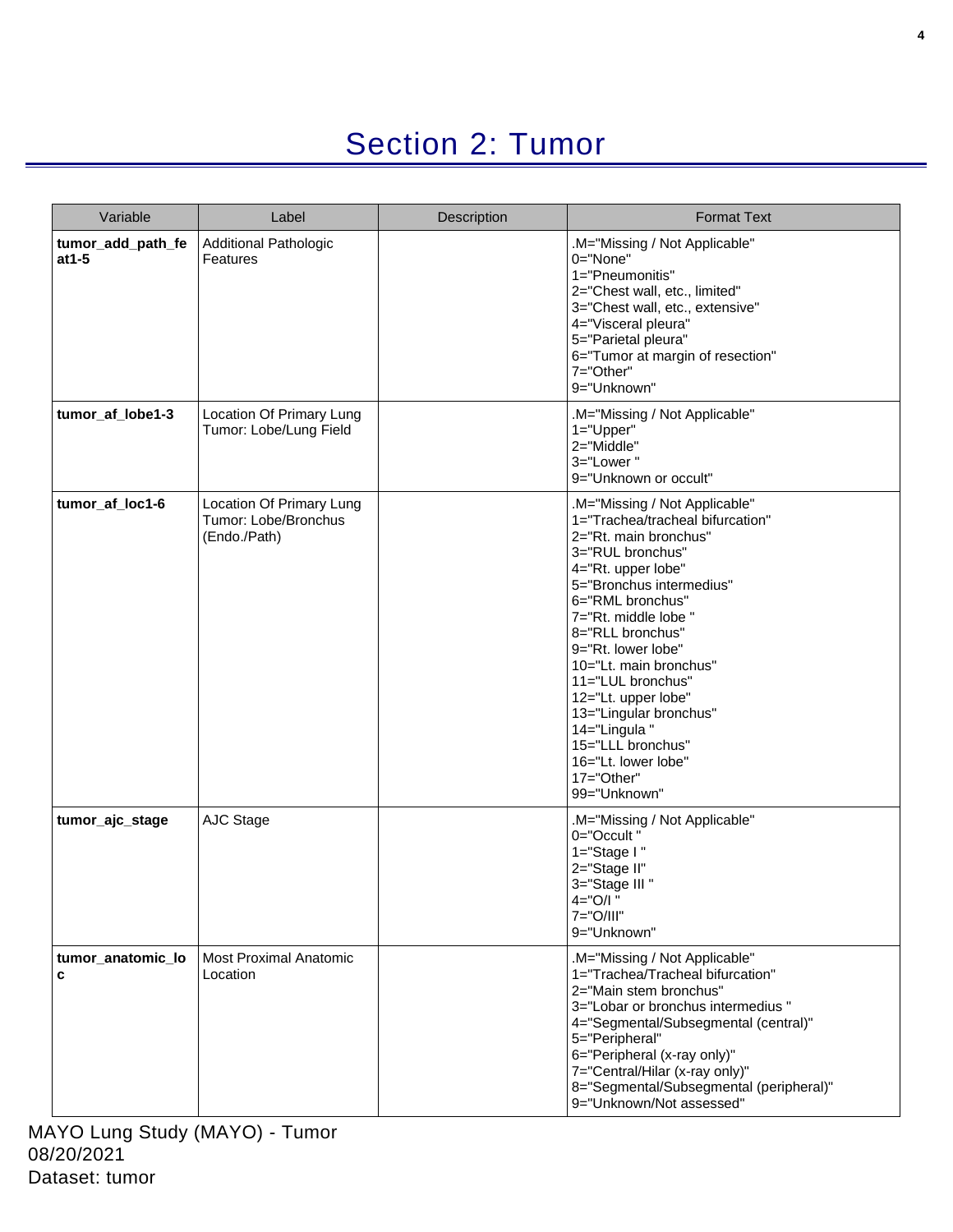| Variable                      | Label                                                     | Description | <b>Format Text</b>                                                                                                                                                                                                                                                                                                                                                  |
|-------------------------------|-----------------------------------------------------------|-------------|---------------------------------------------------------------------------------------------------------------------------------------------------------------------------------------------------------------------------------------------------------------------------------------------------------------------------------------------------------------------|
| tumor_basis_stagin<br>g       | Basis (Before Or At Rx)<br>For AJC Staging                |             | 1="Clinical"<br>2="Surgical evaluative"<br>3="Postsurgical/pathologic"<br>4="Autopsy"<br>5="Probable lung cancer, unstaged"                                                                                                                                                                                                                                         |
| tumor_bronch_asse<br>ssment   | Assessment Of Tumor,<br>Bronchoscopic                     |             | 0="No"<br>$1="Yes"$<br>9="Unknown"                                                                                                                                                                                                                                                                                                                                  |
| tumor_cancer_confi<br>rmed    | <b>Is Cancer Confirmed</b>                                |             | .M="Missing / Not Applicable"<br>$0 = "No"$<br>$1 = "Yes"$<br>2="Suspicious"<br>9="Unknown"                                                                                                                                                                                                                                                                         |
| tumor_carina_dist             | If Mainstem Bronchus,<br>Distance From Carina (cm)        | n.n         | <b>Num</b><br>.M="Missing / Not Applicable"                                                                                                                                                                                                                                                                                                                         |
| tumor_cell_type               | Cell Type (If Mixed, Report<br>Dominant Type)             |             | 1="Adeno, bronchiolo-alveolar"<br>2="Squamous"<br>3="Adeno, bronchogenic"<br>4="Large cell"<br>5="Small cell"<br>6="Other"<br>9="Unknown"                                                                                                                                                                                                                           |
| tumor_endo_parenc<br>hymal    | Endobronchial/Parenchym<br>al                             |             | .M="Missing / Not Applicable"<br>1="Intraepithelial (in situ only)"<br>2="Endobronchial (visible)"<br>3="Both endobronchial and parenchymal"<br>4="Parenchymal"<br>9="Unknown"                                                                                                                                                                                      |
| tumor_grade                   | Grade                                                     |             | .M="Missing / Not Applicable"<br>1="Well differentiated"<br>2="Moderately differentiated"<br>3="Poorly differentiated"<br>4="Very poorly differentiated"<br>9="Unknown"                                                                                                                                                                                             |
| tumor_loc                     | Location Of Primary Lung<br>Tumor: Side<br>(Radiographic) |             | $1 = "Right"$<br>$2 = "Left"$<br>3="Both sides"<br>9="Unknown or occult"                                                                                                                                                                                                                                                                                            |
| tumor_lymph_asses<br>sment1-2 | Assessment Of Lymph<br><b>Nodes</b>                       |             | M="Missing / Not Applicable"<br>1="Non-assessable"<br>2="Clinical/radiologic"<br>3="Mediastinoscopy"<br>4="Surgical - none resected"<br>5="Surgical - sampling only, hilar/p.b"<br>6="Surgical - sampling only, hilar/p.b. and<br>mediastinal"<br>7="Surgical dissection - hilar/peribronchial"<br>8="Surgical dissection - hilar/peribronchial and<br>mediastinal" |
| tumor_lymph_stage             | Lymph Nodes (AJC)                                         |             | .M="Missing / Not Applicable"<br>0="No demost. evid. (NO)"<br>$1 = "N1"$<br>$2 = "N2"$<br>5="Not assessable"                                                                                                                                                                                                                                                        |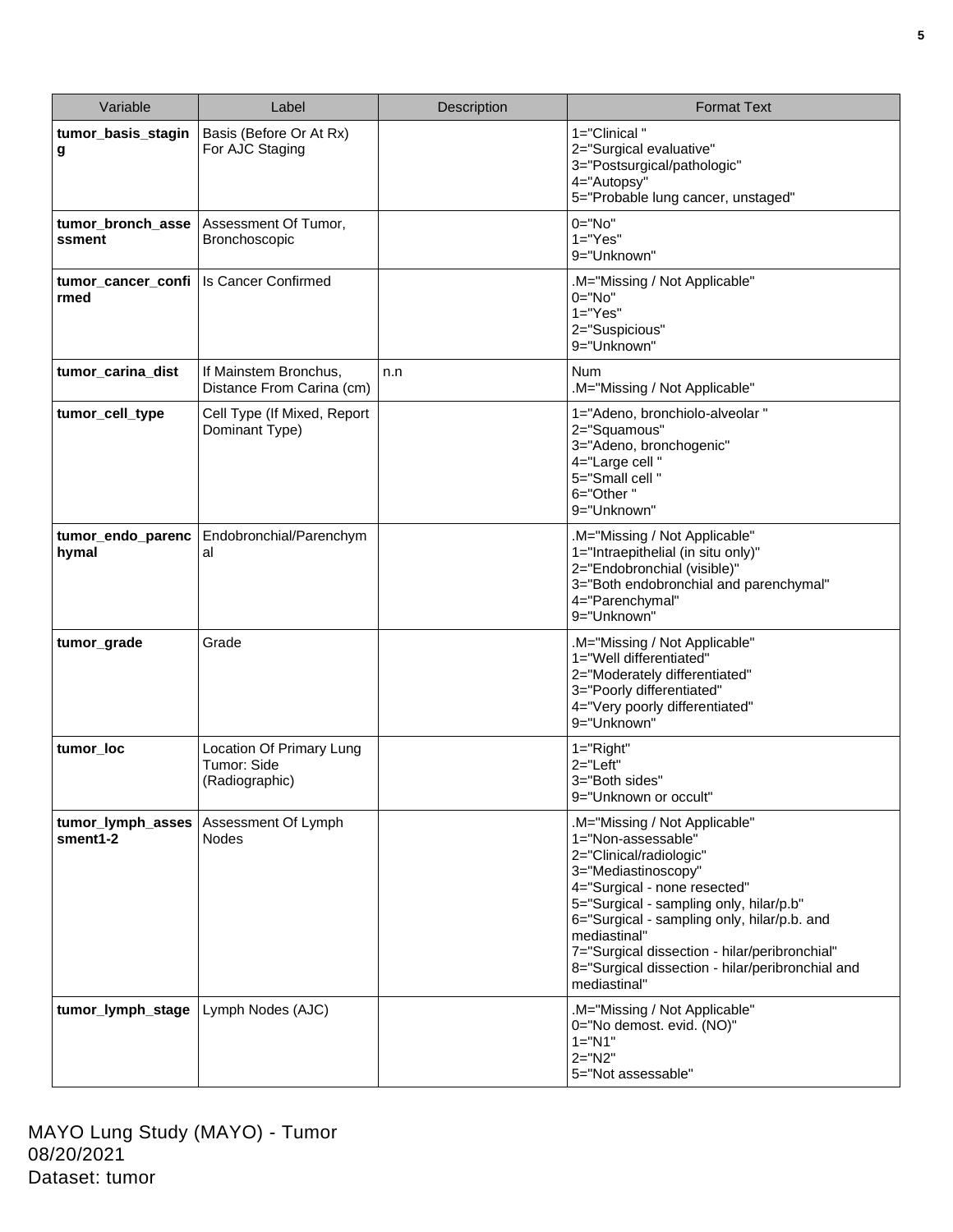| Variable                         | Label                                                               | Description | <b>Format Text</b>                                                                                                                                                                                                                                                                                                                           |
|----------------------------------|---------------------------------------------------------------------|-------------|----------------------------------------------------------------------------------------------------------------------------------------------------------------------------------------------------------------------------------------------------------------------------------------------------------------------------------------------|
| tumor_met_stage                  | Distant Metastasis (AJC)                                            |             | .M="Missing / Not Applicable"<br>0="None known (MO)"<br>1="M1 - ipsilateral cervical nodes only"<br>2="M1 - other sites "<br>5="Not assessed (MX)"                                                                                                                                                                                           |
| tumor_num                        | <b>Tumor Number</b>                                                 |             | 1="Most significant"<br>2="Second most significant"<br>3="Undocumented Value"                                                                                                                                                                                                                                                                |
| tumor_num_bronch<br>$\mathbf{o}$ | <b>Number Times</b><br><b>Bronchoscopy Performed</b>                |             | Num<br>.M="Missing / Not Applicable"                                                                                                                                                                                                                                                                                                         |
| tumor_oth_radio_fe<br>ature1-5   | Additional Radiographic<br>Features                                 |             | .M="Missing / Not Applicable"<br>0="None"<br>1="Atelec/Obstr. pneum. to hilum"<br>2="Atelec/Obstr. pneum. entire lung"<br>3="Hilar adenopathy"<br>4="Paratracheal/ subcarinal adenopathy"<br>5="Pleural effusion"<br>6="Other intrathoracic extra-pulmonary<br>involvement"<br>7="Metastatic lesions"<br>8="Other"<br>9="Undocumented Value" |
| tumor_path_assess<br>ment        | Assessment Of Tumor,<br>Pathologic                                  |             | .M="Missing / Not Applicable"<br>0="No"<br>$1 = "Yes"$<br>9="Unknown"                                                                                                                                                                                                                                                                        |
| tumor_positive_find<br>ing       | <b>Most Definitive Positive</b><br>Finding (If Cancer<br>Confirmed) |             | .M="Missing / Not Applicable"<br>1="Biopsy"<br>2="Curette"<br>3="Brushing"<br>4="Washing-secretion"<br>5="Unspecified"                                                                                                                                                                                                                       |
| ent                              | tumor_rad_assessm   Assessment Of Tumor,<br>Radiographic            |             | 0="None, x-ray negative"<br>1="Central/hilar"<br>2="Perihilar"<br>3="Peripheral"<br>4="Other"<br>5="Primary tumor unassessable"<br>9="Unknown, no information"                                                                                                                                                                               |
| tumor_seq_num                    | Tumor Sequence Number                                               |             | Num                                                                                                                                                                                                                                                                                                                                          |
| tumor_size_path                  | Size Of Primary Tumor<br>(Greatest Diameter):<br>Pathologic (cm)    |             | Num<br>666="Not measurable, but < 3 cm"<br>777="Not measurable, but > 3 cm"<br>888="Not measurable"<br>999="Unknown"                                                                                                                                                                                                                         |
| tumor_size_rad                   | Size Of Primary Tumor<br>(Greatest Diameter):<br>Radiographic (cm)  | nn.n        | Num<br>666="Not measurable, but < 3 cm"<br>777="Not measurable, but > 3 cm"<br>888="Not measurable"<br>999="Unknown"                                                                                                                                                                                                                         |